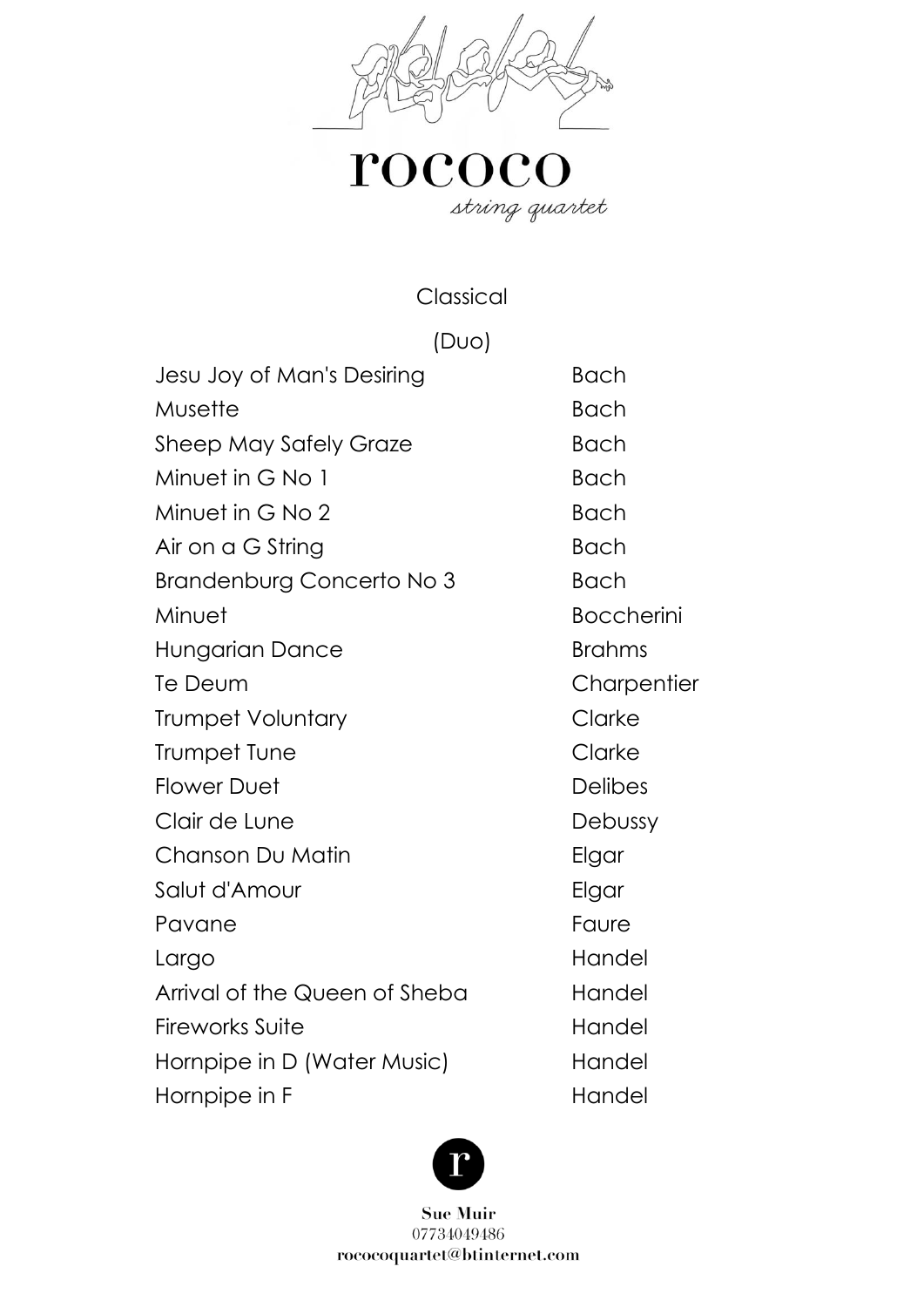

Classical

(Duo)

Water Music **Handel** Duet in G Major Naydn Morning Grieg Rondeau Mouret Non Pui Andrai Mozart Papageno's Aria Mozart Eine Kleine Nachtmusik Mozart Wedding March Mendelssohn Wedding March Wagner On Wings of Song Mendelssohn Spring Song Mendelssohn Meditation Massenet Canon in D Pachabel O Mio Babbino Caro **Puccini** Habanera from Carmen Bizet Rhapsody on a Theme by Paganini Rachmaninov Melody from Scheheraade Rimsky Korsakov Ave Maria North Schubert Marche Militaire **Schubert** Schubert Traumerei Schumann Blue Danude Strauss Cantabile Tartini Spring Vivaldi

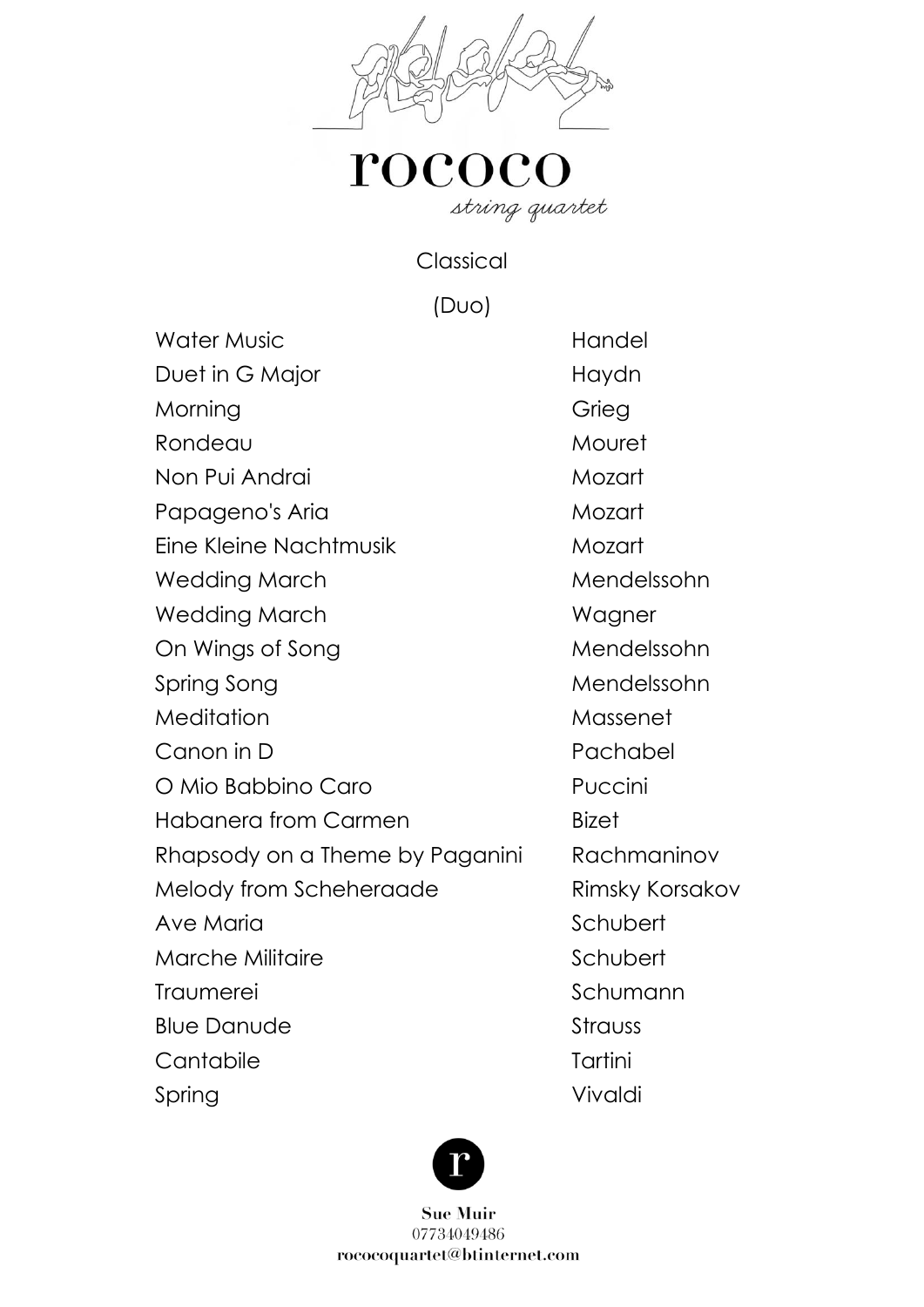

Classical

(Duo)

Summer Vivaldi Largo Vivaldi

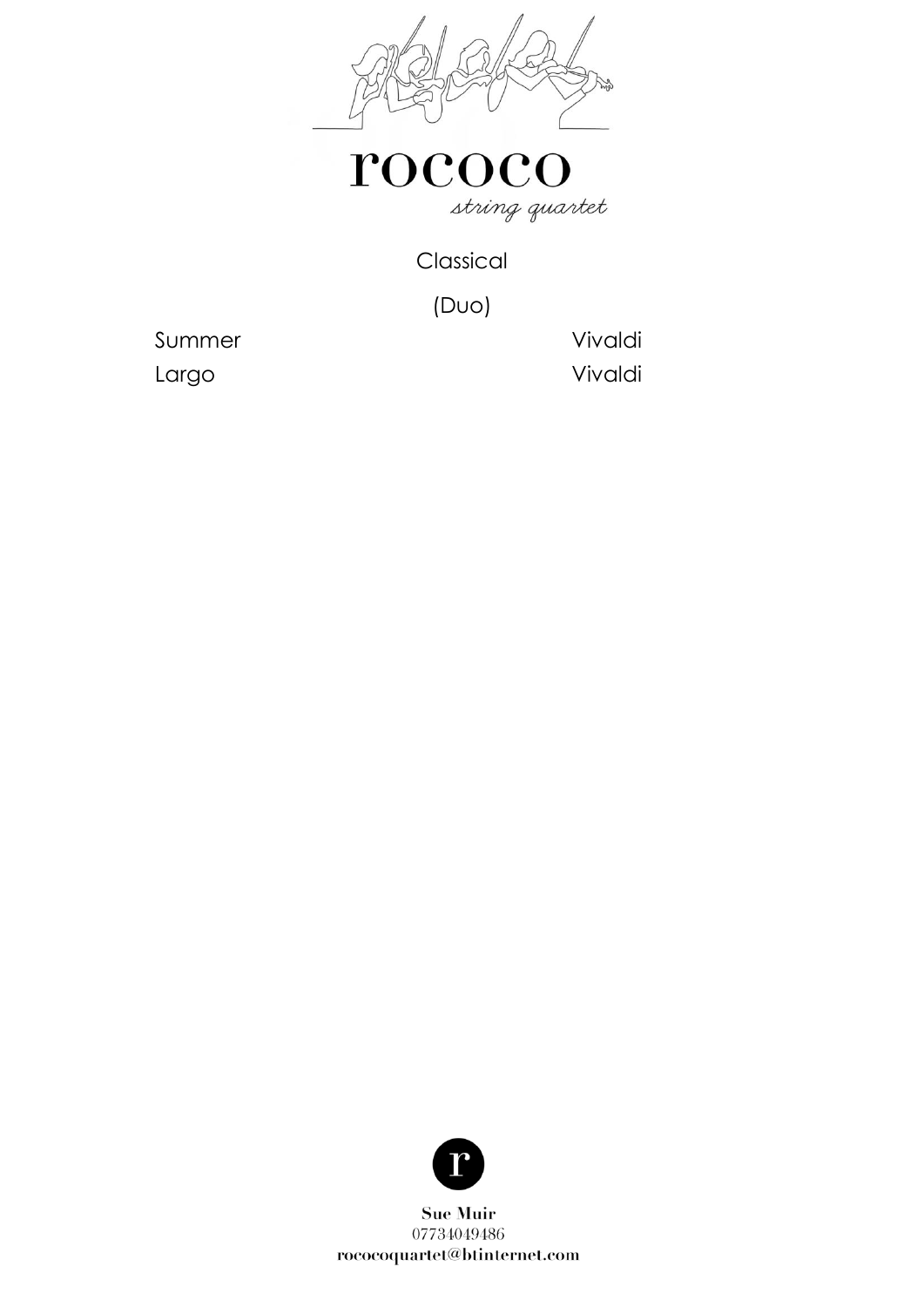

Jazz Standards

(Duo)

Ain't Misbehavin **Fats** Waller

At Last **Etha James** Angel Eyes Matt Dennis Autumn Leaves Joseph Kosmo Beyond The Sea Jack Lawrence Blue Bossa **Kenny Dorham** Cherry Pink **Pablo Beltran** Come Fly With Me Van Heusen Dancing Cheek to Cheek Irving Berlin Fly Me To The Moon Bart Howard I Can't Give You Anything But Love Louis Armstrong I'm Beginning to See the Light Duke Ellington Georgia On My Mind Hoagy Carmichael Lullaby of Birdland George Shearing My Funny Valentine **Richard Rogers** New York, New York **J. Kander** Nice Work If You Can Get It George Gershwin On The Sunny Side of The Street Jimmy McHugh Plaisir D'Amour Giovanni Martini Puttin On the Ritz **Irving Berlin** 

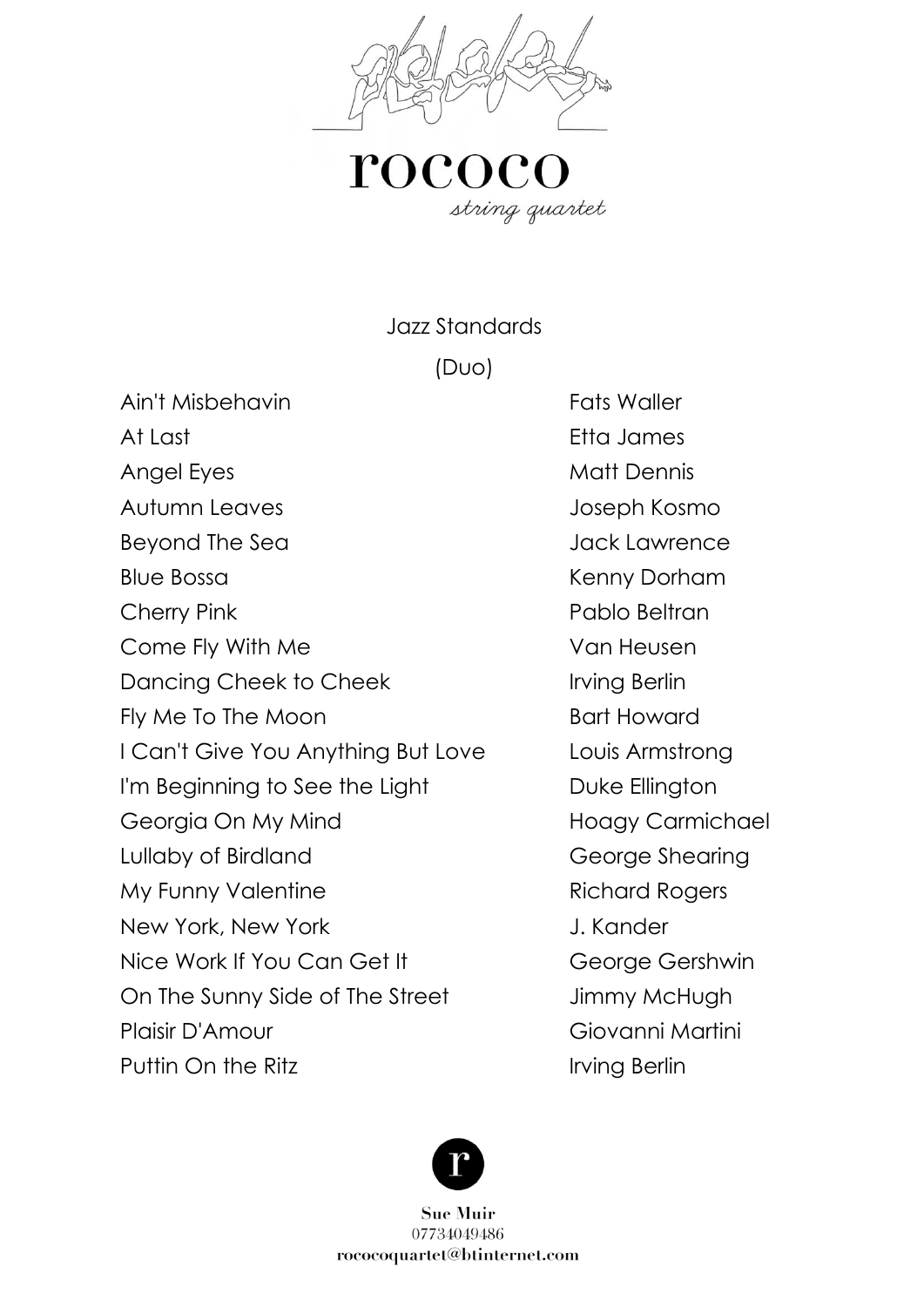

Jazz Standards

(Duo)

Rialto Ripples **George Gershwin** Sophisticated Lady **Duke Ellington** Sway Pablo Beltran

Sous Les Ponts De Paris Vincent Scotto

Sweet Georgia Brown Tuxedo Junction **Erskine Hawkins** The Continental Conconrad Up a Lazy River **Hoagy Carmichael** Wave A Jobin A Jobin It's a Wonderful World Bob Thiele

Ben Bernie and Maceo Pinkard

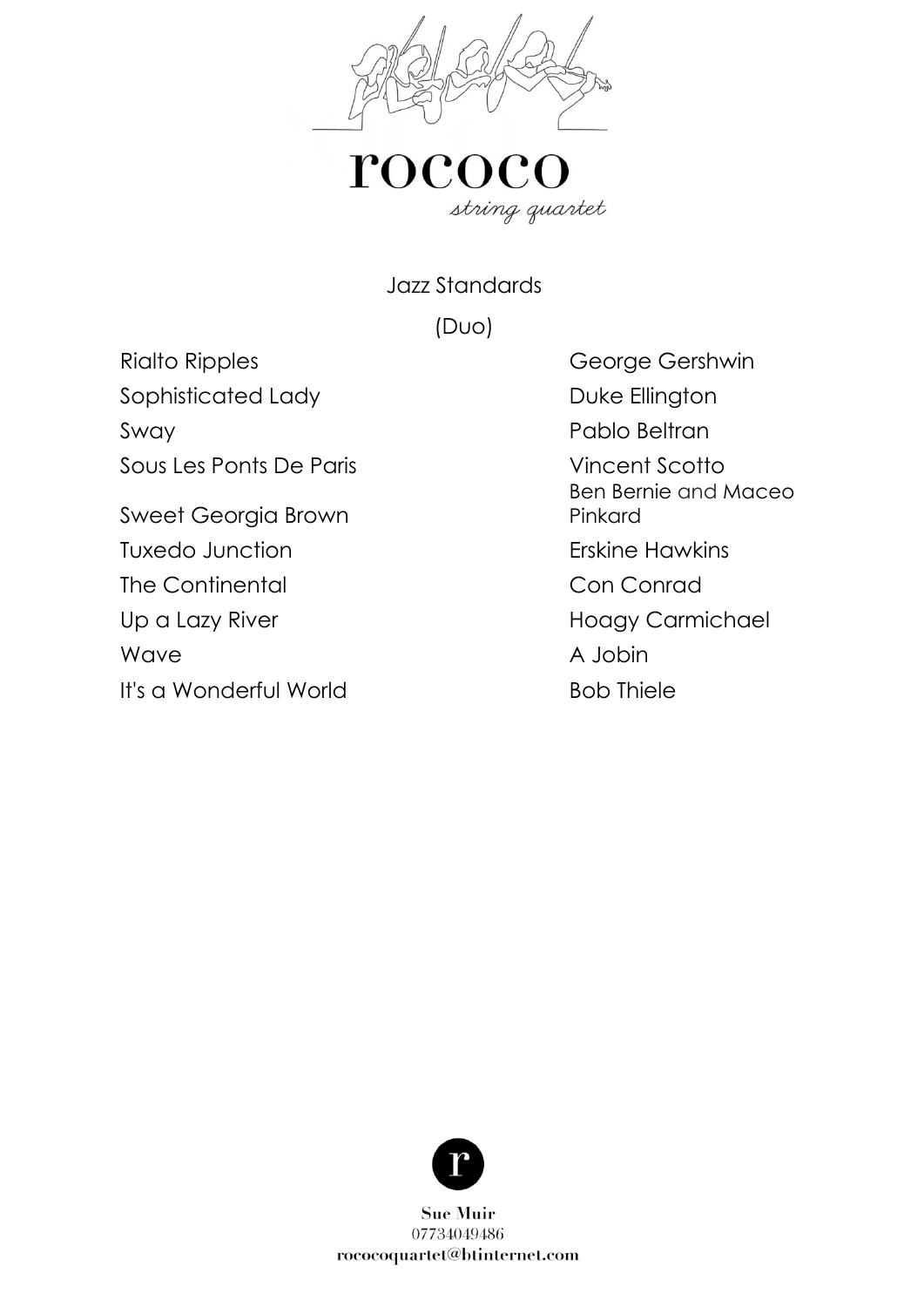

Popular Music

(Duo)

All You Need is Love Beatles

A Sky Full of Stars and the Coldplay A Thousand Years Christina Perri Bittersweet Symphony The Verve Can You Feel The Love Tonight Elton John Can't Take Me Eyes Off You Frankie Valli Clocks Coldplay Crazy Little Thing Called Love **Queen** Don't Miss A Thing **Automaker Accommits** Aerosmith Eleanor Rigby **Beatles** Everything I Do I Do It For You Elton John Fields of Gold Sting From This Moment On Shania Twain Hallelujah Leonard Cohen How Long Will I Love You **Ellie Goulding** I Will Always Love You Network and Whitney Houston It Must Be Love Madness Let's Stay Together Al Green Love Story **Taylor Swift** Love Me Like You Do **Ellie Goulding** 

Angel Jack Johnson

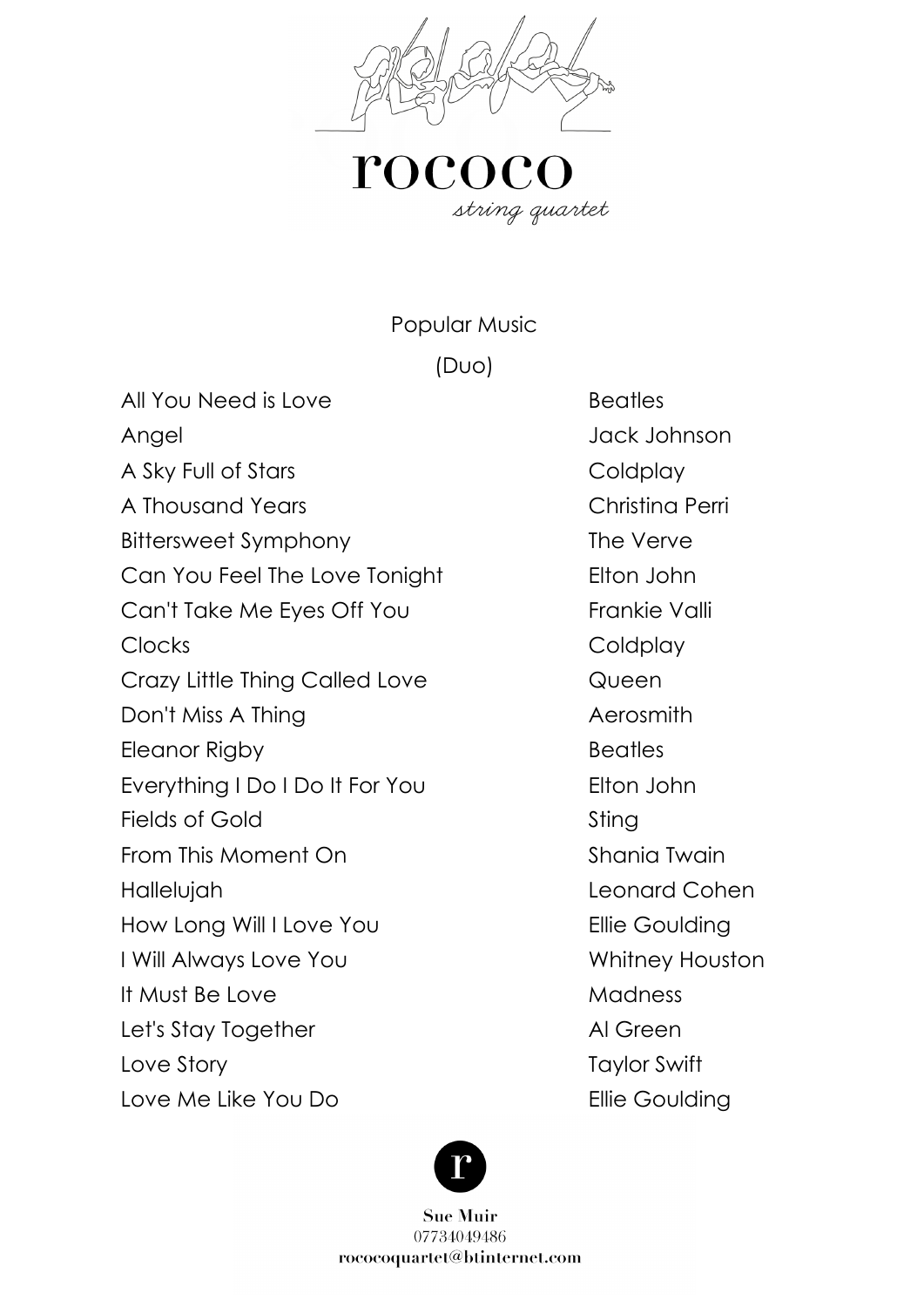

Make Me Feel Your Love **Adele** Marry You **Bruno Mars** One Day Like This **Elbow** No Matter What **Boyzone** Photograph Ed Sheeran Rather Be Clean Bandit The Rose **Bette Midler** Bette Midler Rule The World **Take That** Signed Sealed and Delivered Stevie Wonder Songbird **Eva Cassidy** Stand By Me **Oasis** This I Promise You **Ronan Keating** Turn Me On Norah Jones Take Over the World Take Courteneers The Ludlows James Horner Your Song **Elton John** You Raise Me Up Westlife Viva la Vida de Coldplay Whatever **Oasis** With and Without You **U2** Wonderful Tonight **Example 2018** Eric Clapton

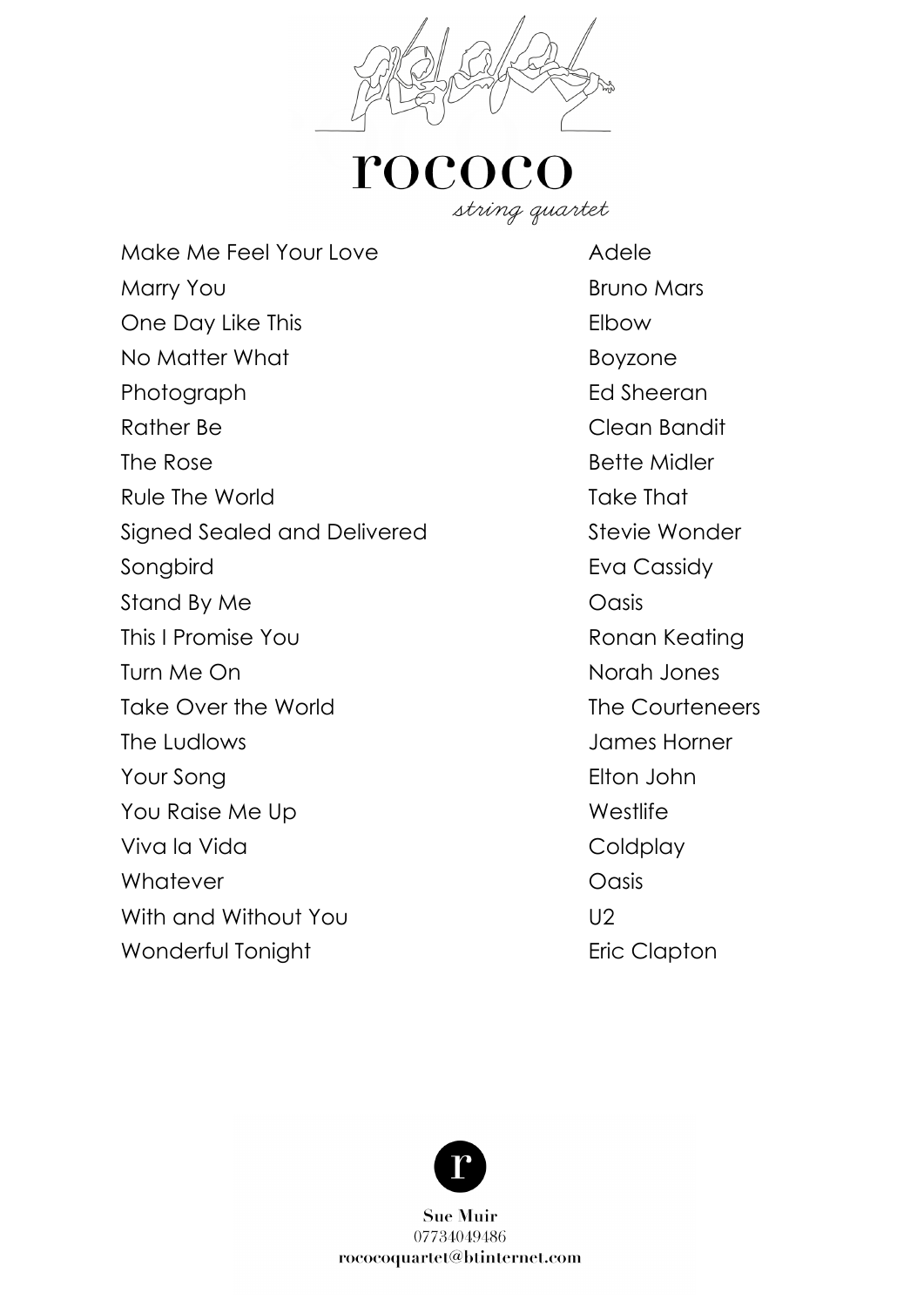

rococ string quartet

Film Themes

(Duo)

All That Jazz **Chicago** All I Ask of You **All I Ask of You** Andrew Lloyd Webber A Thousand Years Christina Perri Can You Feel The Love Tonight Elton John Diamonds are Forever Shirley Bassey Legends of the Fall The Ludlows Moon River **Breakfast at Tiffanys** Over The Rainbow Wizard of Oz Out of Africa Sandwich School and John Barry The Rose **Bette Midler** Singing In The Rain Gene Kelly Speak Softly Love The Godfather - Nina Rota We Go Together Grease You've Got A Friend In Me Toy Story

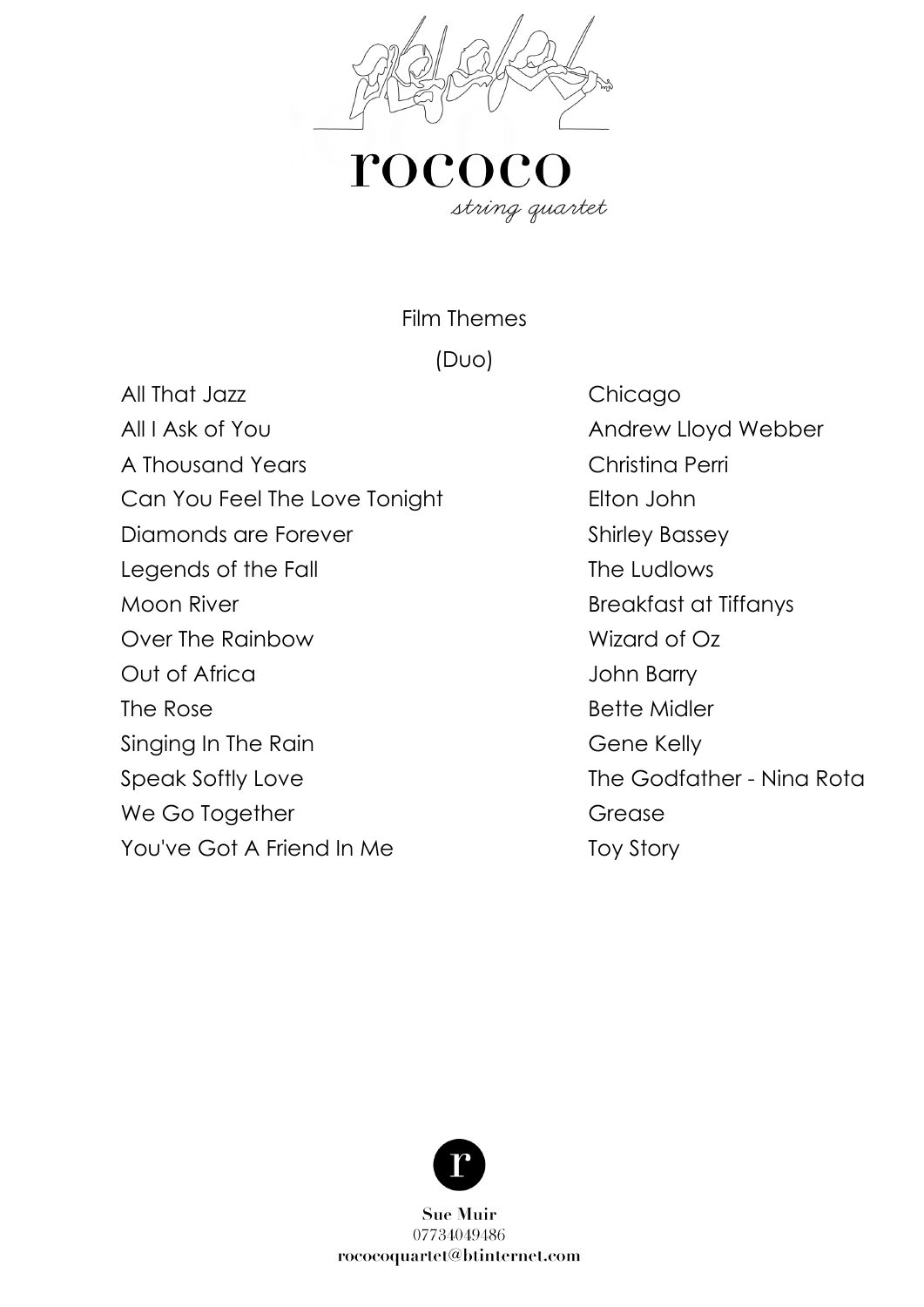

Light Music

#### (Duo)

All I Have To Do Is Dream Boudleaux Bryant

La Vie En Rose Edith Piaf Falling in Love Again **Friedrich Hollander** 

The Entertainer and Scott Joplin

Por Una Cabeza Gardel Gardel

Tango Albeniz

Estudiantina Waldteufel

La Cumparasita de la Rodriguez

New Rag New Rag New Rag New Rag New York 10 and 10 and 10 and 10 and 10 and 10 and 10 and 10 and 10 and 10 and 10 and 10 and 10 and 10 and 10 and 10 and 10 and 10 and 10 and 10 and 10 and 10 and 10 and 10 and 10 and 10 and Search Light Rag Scott Joplin Swipsy Cakewalk **Supervally** Scott Joplin Reflection Rag Scott Joplin Spanish Dance Granados El Choclo Villoldo Zingarella Joseph Colombo

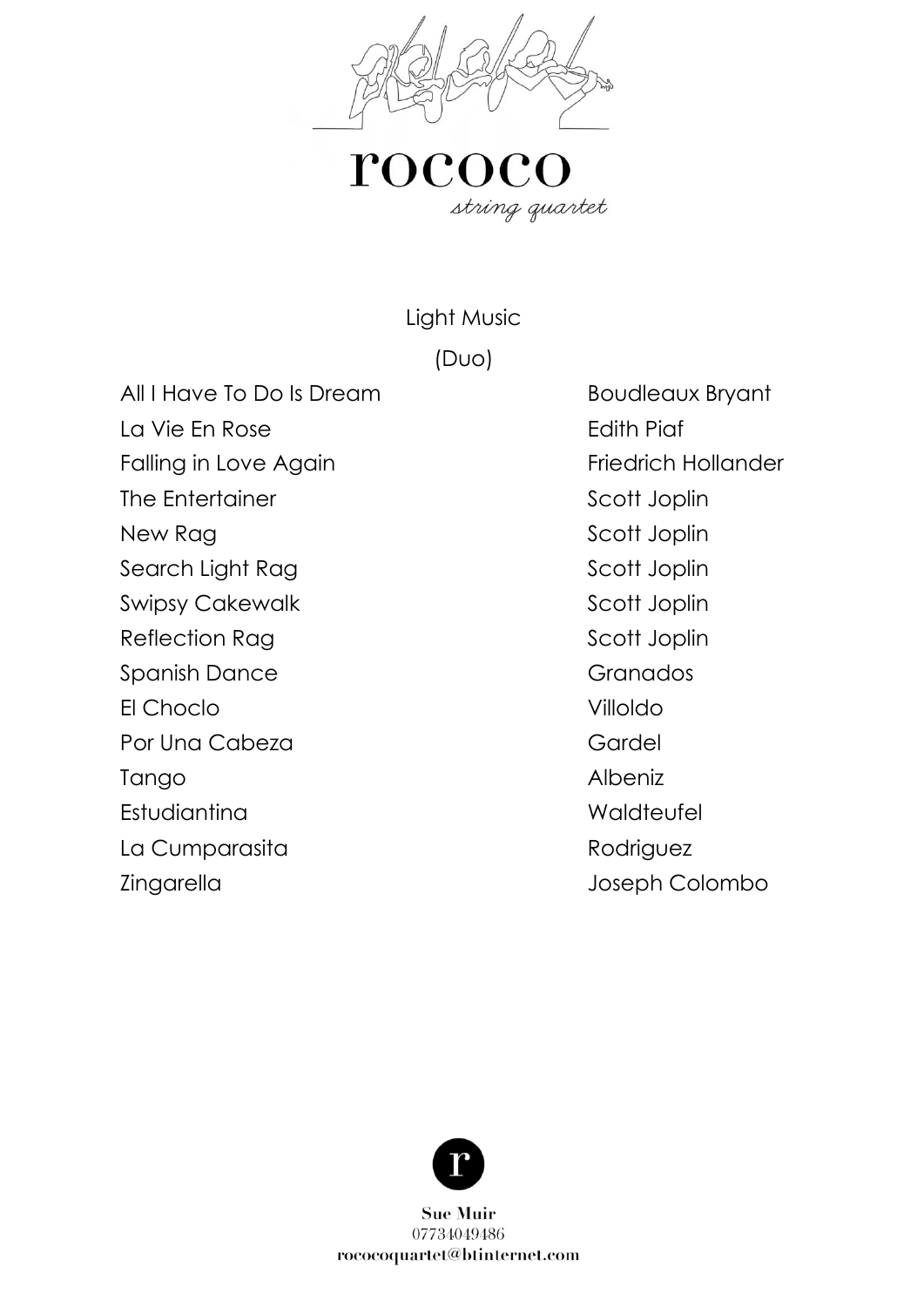

roco string quartet

Scottish and Traditional (Duo) Highland Cathedral Wild Mountain Thyme Shebeg She More Ashokan Farewell Caledonia Amazing Grace Leaving Stoer My Love is Like a Red Rose Ye Banks and Braes Braveheart Theme Dark Island Skye Boat Song Loch Lomond Sina's Tune Mairi's Wedding The Bonnie Lass of Fyvie Josephine Dopfals Water Sound Shore Kesh Jig The Rowan Tree **Hamnataing** The Hut On Staffin Island